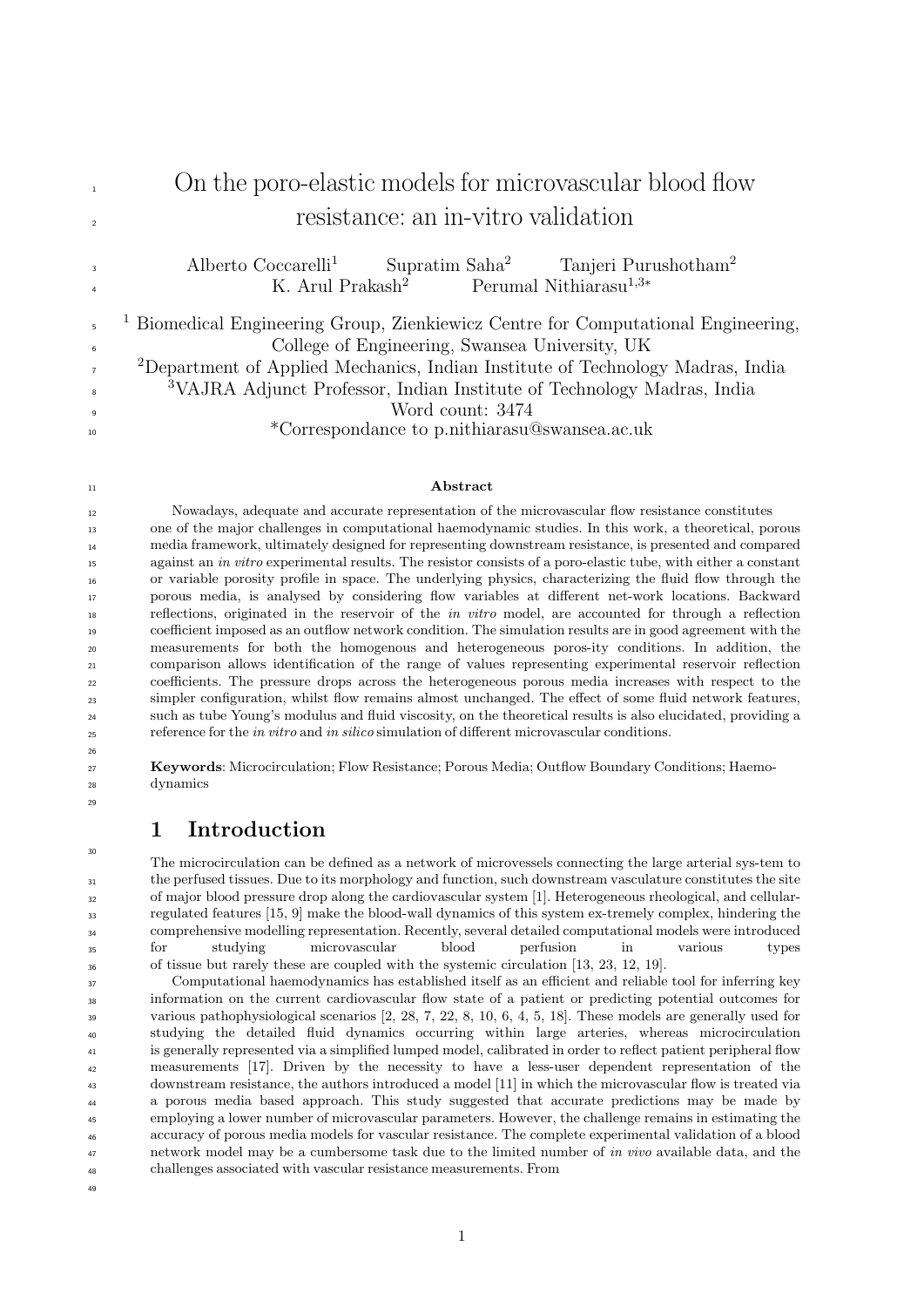50 51 52 53 54 55 56 57 58 59 60 61 a clinical point of view, the quantitative assessment of microvascular function is carried out by means of various techniques including magnetic resonance, near-infrared spectroscopy and Doppler ultrasound, but these generally provide information only about one specific body region, limiting their representativity at systemic level [20]. On the other hand, various in vitro models reproducing arterial flow in tube networks have been developed in order to either extract key system properties or assess the accuracy of their numerical counterparts [24, 25, 14, 21]. Segers and co-workers [24, 25] proposed an in vitro network constituted by 37 tapering tubes, in which the peripheral branches are represented by a system consisting of an adaptable pierced rubber cylinder mounted in a syringe, and an adjustable air chamber connected in parallel. Matthys et al. [14] defined an experimental 1:1 replica of the human arterial tree, consisting of 37 silicone branches representing the large conduit vessels. In this case, the downstream passive resistance was represented by single flexible plastic tube, placed before an overflow reservoir.

Recently, porous media models have gained an enormous popularity within the biomechanics community, since they can be used for representing various complex multi-physics problems. Examples range from modelling transport phenomena through the arterial wall, to numerical studies on microwave ablation and drug delivery [29, 30, 31, 32].

In the present work, we analyse the fluid dynamics through a porous media by employing a combined experimental and theoretical approach. The scope of this study is twofold: i) further in vitro validation of the theoretical model presented in [11], and ii) characterization of the developed experimental model for reproducing realistic microvascular blood flow conditions. It is important to remark that, despite the characteristic non-Newtonian nature of blood flow, in the current study a Newtonian type fluid is adopted in both experimental and numerical simulations. This simplification is justified by the fact that here the focus is on the underlying link between porous media configuration and the corresponding microvascular resistive effect on blood waveforms. Furthermore, considering a non-Newtonian fluid would surely enhance further the model fidelity with respect to the arterial microvascular case, but at the same time it would lead to a cumbersome model complexity. In the following section, details about the experimental set-up are reported, followed by a description of the key components of the computational framework. In the Section 3, results for different porous media cases are reported, and the effect of tube compliance as well as fluid viscosity on the numerical results is investigated. In the final section, the major findings are summarized and discussed.

## 2 Materials and Methods

### 2.1 Experimental setup

8<sub>C</sub>

81

82 83 84 85  $\overline{\mathcal{O}}$ 87 88  $80^{\circ}$ 90 91 92 93 **94** 95 96  $27$  $98$  $^{\circ}$ 100 The hydraulic circuit, shown in Figure 1, consists of a pulsatile pump feeding water to a silicon pipe network containing a porous resistance medium. The fluid is taken from and discharged to a reservoir. The length of the porous system, indicated with  $L_p$ , is varied to capture the length effect on resistance. The pulsatile pump (TRANDOMED Pulsatile Pump P-120) was employed in order to generate a signal resembling the main features of the physiological flow in mammalian blood circulation. Flow rate was recorded at location (b) in the circuit by means of a flowmeter. Pressure was simultaneously measured at a proximal and distal position with respect to the porous medium (circuit locations (a) and (e), respectively). This was done by means of two micro-tip catheter pressure transducers (Millar Instruments, Houston, TX, USA) for which a two-point calibration technique was applied. The wire catheters were inserted into a Y connector and a bridge amplifier was used for the amplification of the pressure signals. The data acquisition system "LabChart" was used for visualizing the recorded data. The uncertainty associated to the instruments employed in the measurement of flow and pressure are: flow meter  $\pm 3\%$  and pressure catheter  $\pm 1\%$ . Repeatability of measurements was ascertained from multiple experimental trials. The density  $(\rho)$  and viscosity  $(\mu)$ of the fluid employed are assumed to be 1.00  $g/cm<sup>3</sup>$  and 0.0089 poise, respectively. The structural characterization of the silicon tubes requires the definition of material properties such as Young's modulus (E) and Poisson's ratio ( $\nu$ ), and the geometry, in terms of inner radius ( $r_0$ ) and thickness  $(h_w)$ . The estimated properties of the silicon tubes are  $E= 1.026$  MPa,  $\nu=0.47$ ,  $r_0=0.3$  cm and  $h_w = 0.2$  cm.

#### 101 2.1.1 Porous media system

102 103 104 105 106 The porous system is realized by packing plastic mini-spheres inside a silicon tube. Particles with different diameters  $(D_n)$  were employed in order to have: i) a homogenous porous medium case and ii) a heterogeneous counterpart. Whilst in the first case only one type of particles were employed, the latter presents three equal-size layers of particles with diameter decreasing along the direction of the flow. Particle migration was prevented by installing a fine-mesh cloth filter (thickness  $\approx 1$ ) 107 mm, pore diameter  $\approx 0.5$  mm) at the terminal section of the porous system. The porosity ( $\epsilon$ ) of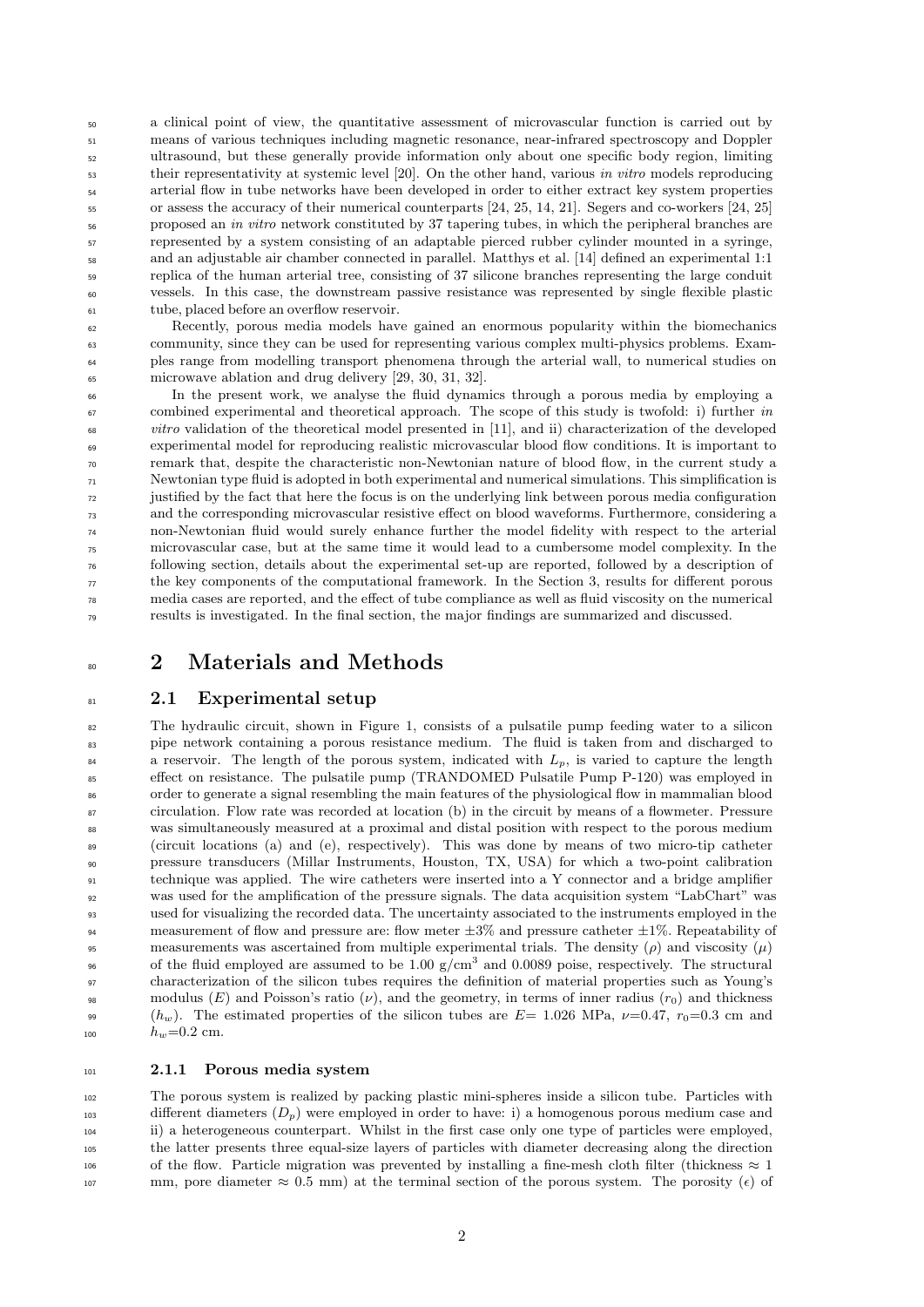

Figure 1: Schematic of the experimental set-up where  $L_p$  indicates the length of the porous medium.

<sup>108</sup> the each porous layer was calculated as the ratio of averaged void area between mini-spheres (on the <sup>109</sup> plane perpendicular to flow) over the tube sectional area. In the homogeneous porous resistance, the <sup>110</sup> porosity remains unaltered along the flow direction, as well as for the particle diameter. The length 111 of this porous system  $(L_p)$  is 13 cm, the particle diameter  $(D_p)$  is 0.148 cm and the porosity  $(\epsilon)$  is 112 0.648.

113 The heterogeneous medium presents three equal-size layers  $(L_p/3=5 \text{ cm each})$  having porosity that decreases in a piecewise manner  $(\epsilon=0.786, 0.684, 0.533)$  along the flow direction according to the particle size  $(D_p=0.151, 0.148, 0.131 \text{ cm})$ . The space configuration of these porous media as well <sup>116</sup> as the porosity distribution are detailed in the upper left panels of Figure 2 and Figure 4.

#### <sup>117</sup> 2.2 Computational model

 A complete description of the computational model adopted is reported in [11]. Here we report the governing equations and boundary conditions of the problem. Flow in 1D poro-elastic tubes (along x direction) is assumed to be laminar, incompressible, Newtonian and is expressed in terms 121 of cross-sectional area  $(A)$  and averaged velocity  $(u)$  over the cross-section. These are related via

$$
\frac{\partial(\epsilon A)}{\partial t} + \frac{\partial(\epsilon A u)}{\partial x} = 0,
$$
\n
$$
\frac{\partial u}{\partial t} + u \frac{\partial u}{\partial x} + \frac{\beta}{2\rho\sqrt{\epsilon A}} \frac{\partial(\epsilon A)}{\partial x} + \frac{\mu u}{\rho} \left(\frac{8\pi}{\epsilon A} + \frac{1}{k_p}\right) = 0,
$$
\n(1)

where t is time,  $\epsilon$  is the medium porosity (x dependent), whilst  $k_p$  is the permeability of the medium, <sup>123</sup> which is assumed to be dependent on porosity:

$$
k_p = \frac{\epsilon^3 D_p^2}{150(1 - \epsilon)^2}.
$$
\n<sup>(2)</sup>

124 The porosity field  $\epsilon$  along the space coordinate x is prescribed in a stepwise fashion according to the 125 values reported in Section 2.1. It is worth mentioning that the product  $\epsilon A$  is referred throughout 126 the manuscript as 'effective area'. Luminal fluid pressure  $(P)$  is related to the cross-sectional area <sup>127</sup> as follows

$$
P = P_{ext} + \beta(\sqrt{\epsilon A} - \sqrt{\epsilon A_0}),\tag{3}
$$

where  $P_{ext}$  is the transmural pressure,  $A_0$  is the unstressed cross-section area  $A_0 = \pi r_0^2$ , and  $\beta$  is a <sup>129</sup> parameter representing the wall elasticity. The latter parameter can be expressed as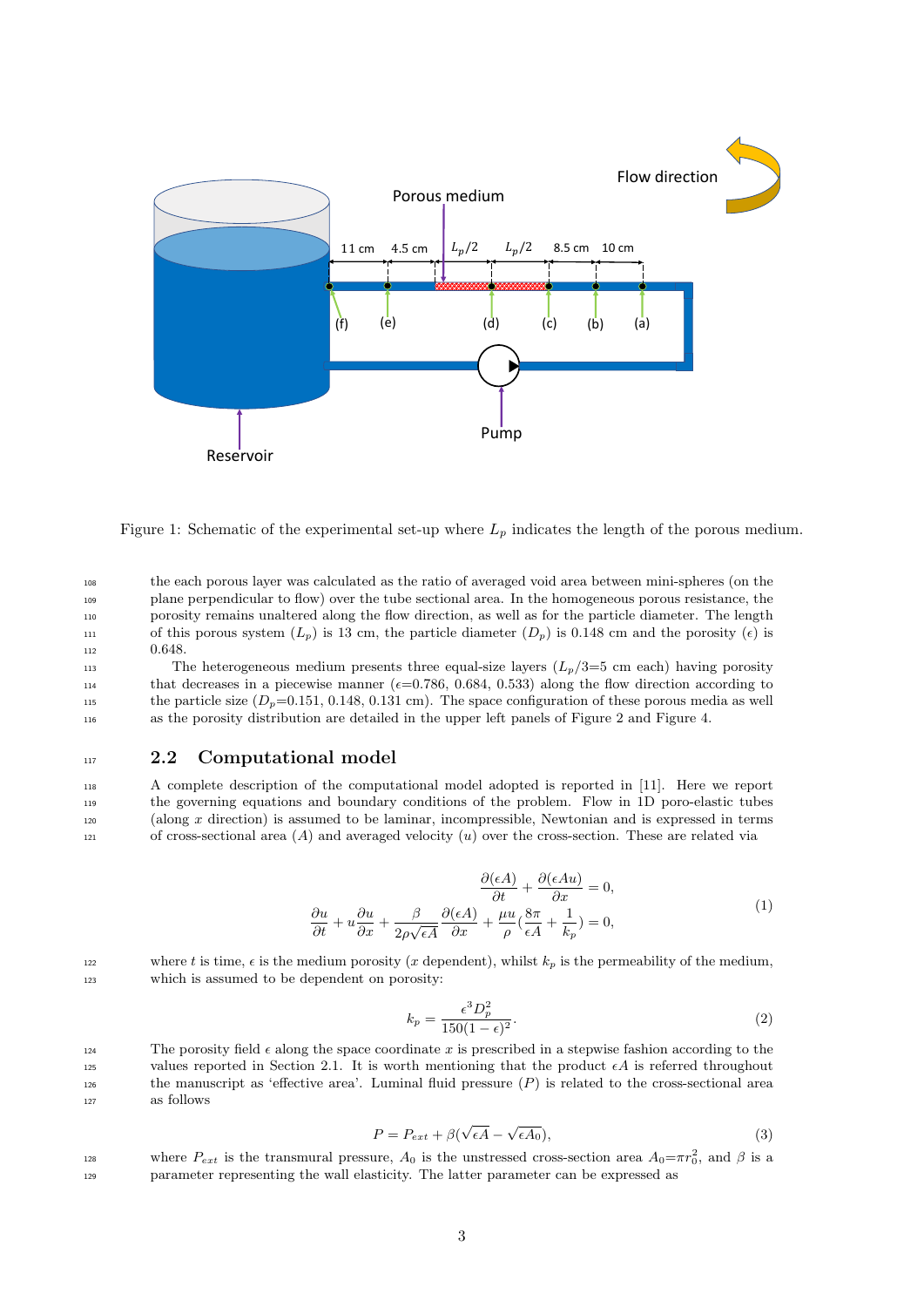$$
\beta = \frac{\sqrt{\pi}h_w E}{A_0(1 - \nu^2)}.\tag{4}
$$

<sup>130</sup> Boundary conditions at the inlet and exit are required for each primitive variable. The prescription <sup>131</sup> of inlet and outlet variables is carried out by means of forward and backward characteristic variables  $(w_1 \text{ and } w_2, \text{ respectively})$  as

$$
w_1 = u + 4\sqrt{\frac{\beta\sqrt{\epsilon A}}{2\rho}},
$$
  

$$
w_2 = u - 4\sqrt{\frac{\beta\sqrt{\epsilon A}}{2\rho}}.
$$
 (5)

<sup>133</sup> It is worth noting that these variables may be also used for transmitting information across network discontinuities. At the inlet total pressure  $(P_{in})$  is prescribed. This allows to evaluate

$$
A_{in}^{n+1} = \frac{1}{\epsilon} \left( \frac{P_{in}^{n+1} - P_{ext}}{\beta} + \sqrt{\epsilon A_0} \right)^2,
$$
  

$$
u_{in}^{n+1} = w_2^{n+1} + 4(A_{in}^{n+1})^{1/4} \sqrt{\frac{\beta}{2\rho}},
$$
 (6)

135 in which w<sub>2</sub> is calculated via linear extrapolation in the  $x-t$  plane. The inlet of the computer model corresponds to point (a) in the circuit (see Figure 1), where the pressure before the porous media is measured. In the experiment, the fluid is discharged from the circuit into the reservoir. In the computational model, the outlet is defined as the last node of the tube before the reservoir, indicated with point (f) in Figure 1. The presence of the reservoir requires accounting for non-negligible wave reflections, and hence, this cannot be modelled as pure absorbing outflow condition. Calculation of the backward characteristic variable at the system's outlet is carried out by imposing a reflection coefficient  $(R_t)$  on the last node of the terminal vessel

$$
w_2^{n+1} = w_2^0 - R_t(w_1^{n+1} - w_1^0),\tag{7}
$$

143 144 145 146 147 148 where  $w_1$  is extrapolated, whilst  $w_1^0$  and  $w_2^0$  are the initial values of  $w_1$  and  $w_2$ , respectively. Once  $w_1$  and  $w_2$  at the outlet node are known, the corresponding primitive variables can be obtained by re-arranging (5). For more details about the boundary condition prescription via characteristic variables, see the reference work [16]. System (1) is numerically solved by employing the Locally Conservative Galerkin (LCG) finite element method [26, 27, 16]. The time step and element size are kept constant throughout all simulations, equal to  $5 \cdot 10^{-2}$  cm and  $2.5 \cdot 10^{-6}$  s, respectively.

### 3 Results and discussion

149

#### 3.1 Constant porosity medium

Here, the performances of the resistor with constant porosity profile are assessed. Two constant porosity profiles in space are considered (see the upper left panel of Figure 2) in order to evaluate the effect of the jump in effective area occurring at the interface (c). The profile  $\epsilon_1$ , the real value, indicates a sharp variation in porosity after point (c), whilst  $\epsilon_2$  corresponds to a more gradual change of porosity in space. The pressure experimentally recorded at point (a) is depicted in the upper right panel of Figure 2 and is used as input in the numerical model.

 $\chi_P$ ,  $\chi_Q$  and  $\chi_{\bar{P}}$ ,  $\chi_{\bar{Q}}$ . These errors are calculated by following [3] (see Appendix A1). The lower panels of Figure 2 show the computed pressure at point (e) and flow at point (b) respectively, along the corresponding measurements obtained from the *in vitro* experiment. The numerical results are reported for different reservoir reflection coefficients and porosity profiles. The discrepancy between measurements and numerical predictions is quantified by means of the corresponding time-dependent and mean value relative errors (see Table 1), indicated respectively with

163 164 165 166 167 168 It is clear that reflections generated in the reservoir play an important role in this system's fluid dynamics. If both pressure and flow results are considered, a reflection coefficient between 0.3 and 0.4 seems to provide the best approximation of the experimental data. In order to investigate the role of the reflection coefficient on the pressure waveform, a decomposition of the pressure signal recorded at point (e) into forward and backward components was carried out (see Appendix A2). This analysis clearly shows that the augmentation in pressure occurred for higher  $R_t$  is due to an increasing <sup>169</sup> backward pressure, whilst the forward pressure remains almost unaltered. It is worth stating that,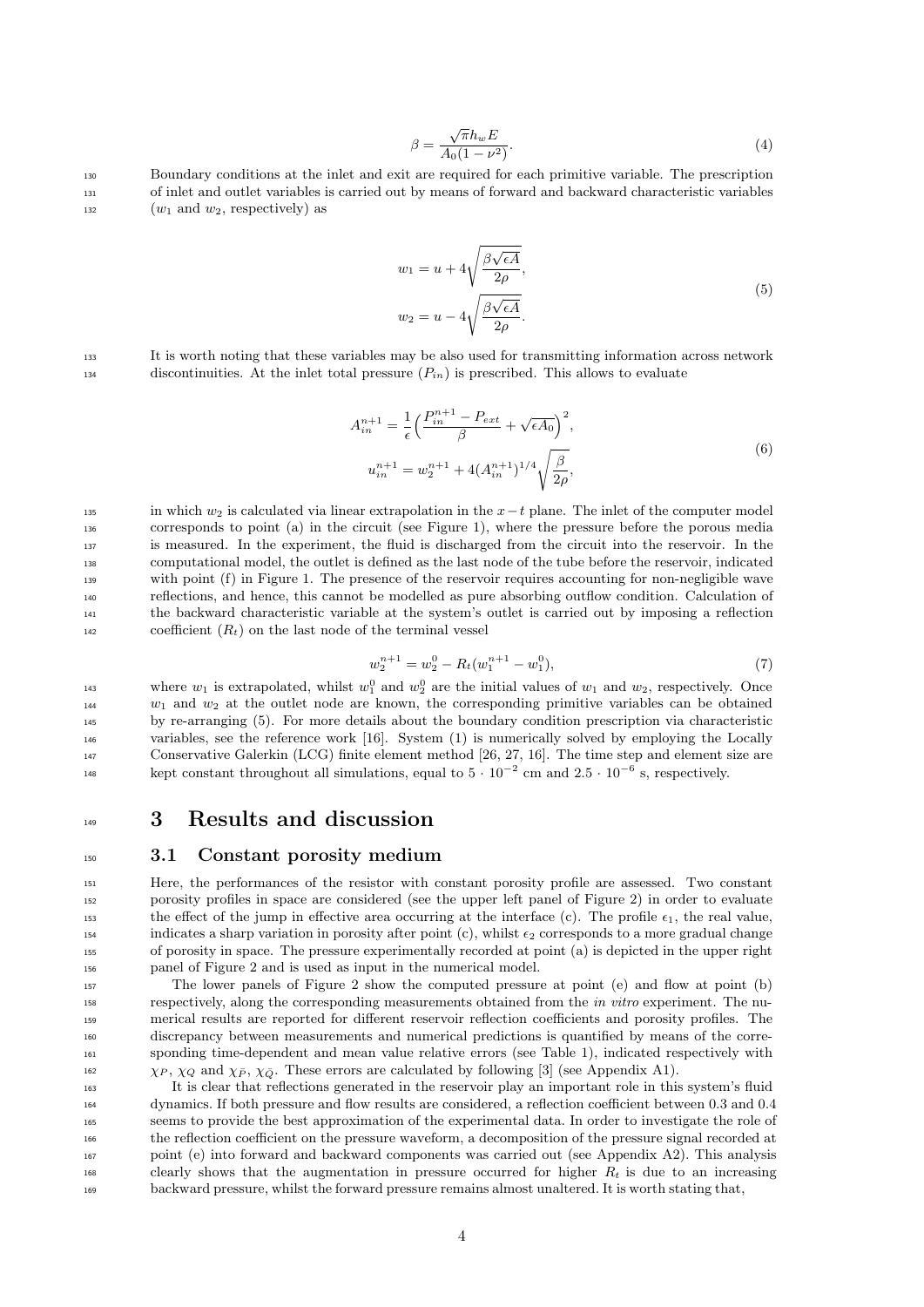

Figure 2: Constant porosity medium: porosity field along the system length (upper left panel); experimental pressure recorded at point (a) in time (upper right panel); comparison between experimental and simulated pressure at point (e) in time (lower left panel); comparison between experimental and simulated flow rate at point (b) in time (lower right panel).

170 171 172 173 174 175 in the theoretical model, this coefficient is fixed and does not depend on the flow conditions at the outflow node, which are variable in time. A flow-dependent coefficient might further diminish the difference between numerical and in vitro data. However, the identification of a suitable function representing this effect in time is beyond the scope of this work. On the other hand, the  $\epsilon$  profile choice seems to have a moderate but distinguishable effect on the results, especially for the pressure recorded after the porous media. Between the two profiles, the gradual porosity variation  $(\epsilon_2)$  seems to be 176 slightly better represent what is observed experimentally.

|                          | $\chi_P(\%)$ | $(\%)$ | $\chi_{\bar{P}}(\%)$ | $\chi_{\bar{Q}}$ (%) |
|--------------------------|--------------|--------|----------------------|----------------------|
| $\epsilon_1$ $R_t = 0.3$ | 6.3          | 7.4    | 5.8                  | 3.2                  |
| $\epsilon_2 R_t = 0.3$   | 4.9          | 7.5    | 4.3                  | 5.0                  |
| $\epsilon_1$ $R_t = 0.4$ | 4.2          | 12.6   | 3.3                  | 15.6                 |
| $\epsilon_2$ $R_t = 0.4$ | 3.5          | 11.9   | 2.0                  | 14.4                 |
| $\epsilon_1$ $R_t = 0.5$ | 3.1          | 26.2   | 0.9                  | 32.8                 |
| $\epsilon_2$ $R_t = 0.5$ | 2.7          | 25.6   | 0.1                  | 32.1                 |

Table 1: Relative errors of the simulated pressure in (e) and flow rate in (b) for the homogenous porous media case (sampling rate equal to 2 kHz).  $\overline{P}$  and  $\overline{Q}$  refer to mean values of P and  $\overline{Q}$ .

<sup>177</sup> Figure 3 provides a snapshot of what happens at different locations of the system, for different <sup>178</sup> outflow reflective conditions. Velocity is substantially increased when the fluid passes through the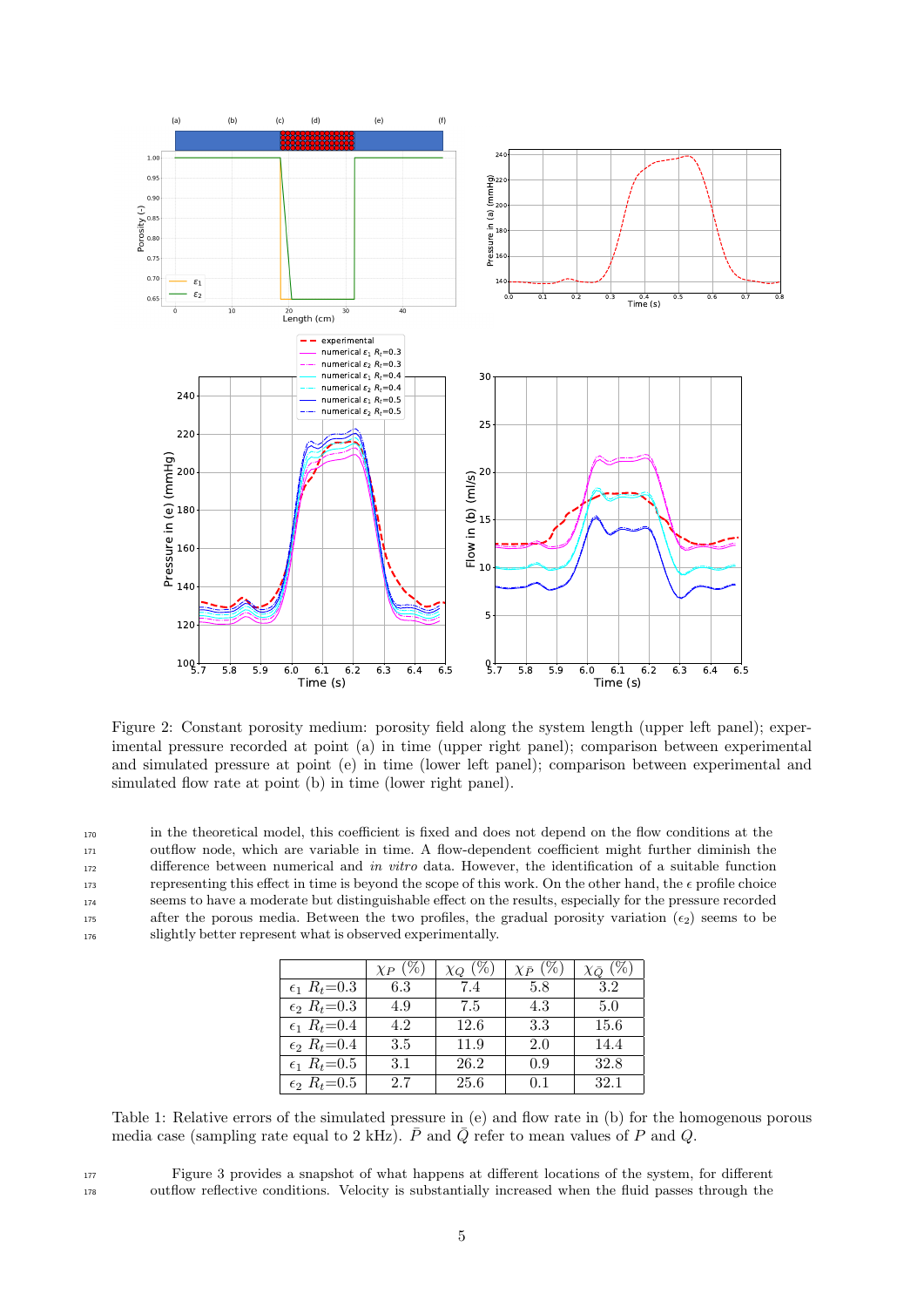

Figure 3: Velocity, effective area and flow rate recorded in time at network locations (b), (d) and (f) for the case with a constant porosity medium.

179 180 181 182 183 184 185 porous media. This can be attributed to the significantly reduced effective area characterizing the porous media, in conjunction with the conservation of volumetric flow. Interestingly, whilst the average value of velocity decreases by increasing the reflection coefficient, the effective area profile remains essentially insensitive to this outflow condition. Accordingly to this, the flow reduction is observed for higher values of  $R_t$ . Furthermore, both velocity and flow exhibit more pronounced high and low peaks at the inlet for the cases with more reflections. Contrary to pressure, velocity and area do not seem to be significantly affected by the gradually changing porosity profile.

### 3.2 Variable porosity medium

In this section, the porous media with variable properties along the longitudinal length is examined. The porosity profiles shown in the upper left panel of Figure 4 reflect the heterogeneous geometric dimensions reported in Section 2.1.1, with  $\epsilon_2$  as gradually changing counterpart to  $\epsilon_1$ . With respect to the previous case, a similar pressure signal at inlet was recorded (see the upper right panel of Figure 4). The small discrepancy between the two pressures measured at the inlet may be justified by the fact that the reservoir flow reflection is dependent on the pressure after the porous media.

193 194 195 196 197 198 199 200 201 As expected, the heterogeneous porous media offers a greater resistance to flow than the homogeneous counterpart, as shown in the lower panels of Figure 4. Between these two porous media cases, the experimental values of pressure at point (e) are indeed significantly different. In the variably porosity case, the pressure peak reads approximately 200 mmHg whilst with the constant porosity the maximum value reaches almost 220 mmHg. On the other hand, the situation regarding the average lowest pressure is opposite (approximately 130 mmHg and 120 mmHg for the constant and variable porosity, respectively). This comparison may be considered meaningful since the flow waveform through the system is essentially unaltered (see flow signals in the lower right panels of Figure 2 and Figure 4).

202 203 204 205 206 207 208 209 210 211 For the variable porosity media, identifying the optimal reservoir reflection coefficient characterizing the system fluid dynamics is more complex. For a high value of  $R_t$  the computed pressure at point (e) better approximates the measured curve, but the flow is underestimated. The opposite situation occurs if low value of  $R_t$  is selected. This is reflected in the relative errors of the simulated pressure and flow reported in Table 2. Therefore, the best trade-off value seems to be around 0.3 again, but in this case the difference between experimental and theoretical results is stark. This probably because the increase in fluid-dynamics complexity associated with the variable step-change porosity can only be partially represented by the 1D model. Furthermore, for this system, gradually changing porosity profile at point (c) does not significantly affect the results. The computed velocity, effective area and flow at locations (b), (d) and (f) present the same pattern as for the case with <sup>212</sup> constant porosity (see Appendix A3).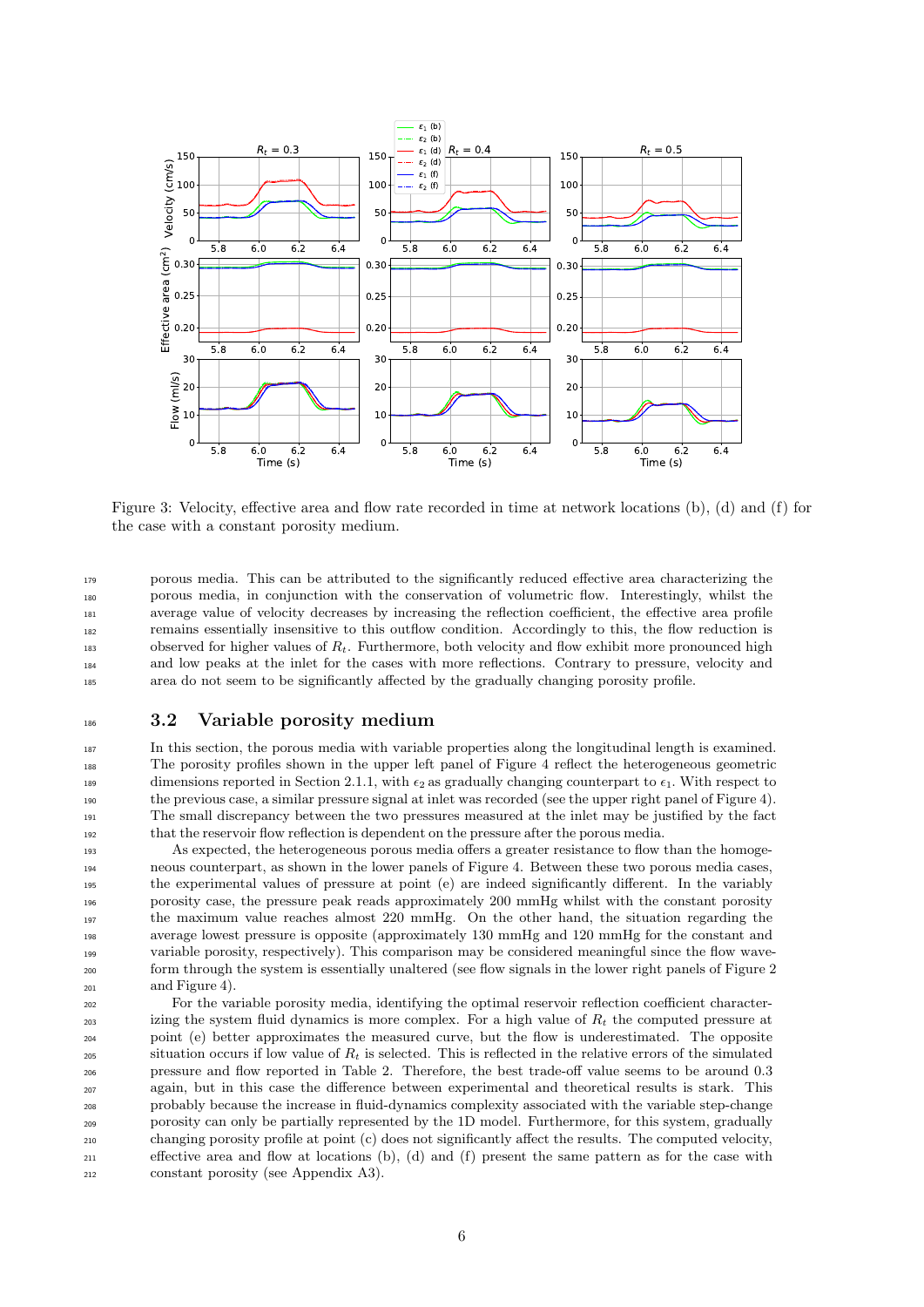

Figure 4: Variable porosity medium: porosity field along the system length (upper left panel); experimental pressure recorded at point (a) in time (upper right panel); comparison between experimental and simulated pressure at point (e) in time (lower left panel); comparison between experimental and simulated flow rate at point (b) in time (lower right panel).

|                          | $\chi_P(\%)$ | $\chi_Q$ (%) | $\chi_{\bar{P}}(\%)$ | $\chi_{\bar{Q}}(\%)$ |
|--------------------------|--------------|--------------|----------------------|----------------------|
| $\epsilon_1$ $R_t = 0.3$ | 11.2         | 11.0         | 11.1                 | 13.2                 |
| $\epsilon_2$ $R_t = 0.3$ | 11.0         | 10.9         | 10.8                 | 13.0                 |
| $\epsilon_1$ $R_t = 0.4$ | 6.9          | 21.7         | 6.5                  | 27.2                 |
| $\epsilon_2$ $R_t = 0.4$ | 6.7          | 21.6         | 6.3                  | 27.1                 |
| $\epsilon_1$ $R_t = 0.5$ | 3.6          | 32.4         | 2.2                  | 40.6                 |
| $\epsilon_2$ $R_t = 0.5$ | 3.5          | 32.3         | 2.0                  | 40.5                 |

Table 2: Relative errors of the simulated pressure in (e) and flow rate in (b) for the heterogeneous porous media case (sampling rate equal to 2 kHz).  $\bar{P}$  and  $\bar{Q}$  refer to mean values of P and Q.

### <sup>213</sup> 3.3 Fluid viscosity and wall elasticity effects

 Here, how the fluid viscosity and wall Young's modulus impact the porous media fluid-dynamics 215 is investigated. For the sake of simplicity, only the constant porosity medium with profile  $\epsilon_2$  is considered. The viscosity and Young's modulus reported in Section 2.1.1 are taken as reference values and are indicated with  $\mu_{ref}$  and  $E_{ref}$ , respectively. In general, employing a more viscous fluid than the reference one implies increasing the pressure drop across the porous media and limiting the flow, and vice versa if the viscosity is decreased (see Figure 5). Increasing the reflection coefficient reduces the average flow and minimizes the differences in magnitude between different viscosity fluids. Interestingly, the flow through the system can be substantially modulated by the level of tube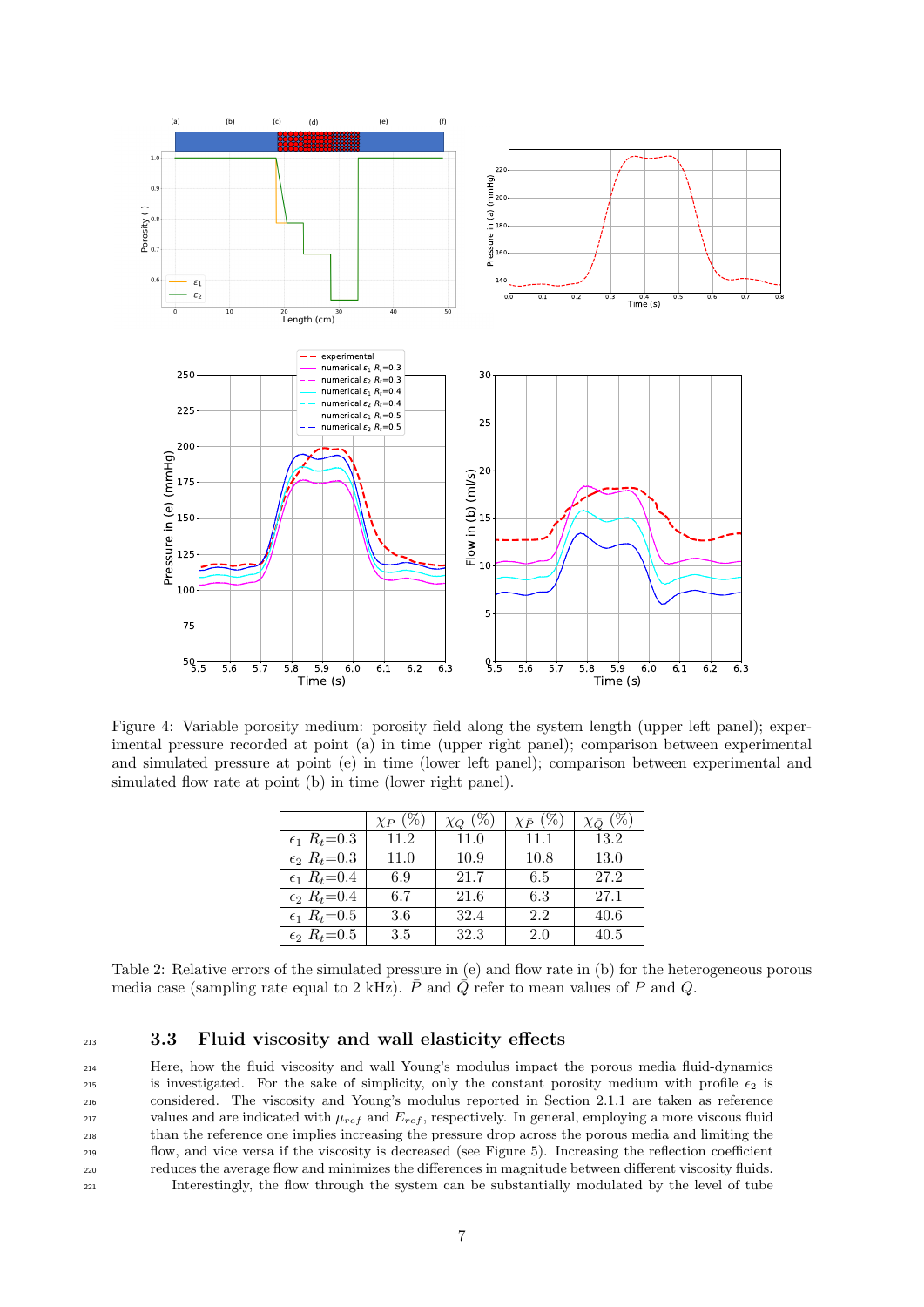

Figure 5: Impact of dynamic viscosity on pressure at point (e) and flow rate at point (b) for different reservoir reflection coefficients.

222 223 224 225  $226$ 227 228 229 elasticity, almost without altering the pressure waveform as shown in Figure 6. It is observed that, with larger reflection coefficients, the flow waveform peaks for the very elastic tube appear more pronounced. These results may suggest that the discrepancy between numerical and experimental data reported in the previous sections could be partially due to an inexact estimation of the reference Young's modulus. Also, it is worth to point out that the pressure-area relationship adopted for characterizing the wall structural response might have a non-negligible effect on the results. This is because the silicon, as well as the arterial wall, exhibits a non-linear behaviour under high pressure load, which could be better captured by employing a more complex hyper-elastic solid formulation. It is also important to mention that a previous work investigated the effect of resonances on pulsatile



Figure 6: Impact of Young's modulus on the pressure at point (e) and flow rate at point (b) for different reservoir reflection coefficients.

<sup>231</sup> pressure-driven Newtonian flow confined in elastic vessels [34]. This study elucidated the underlying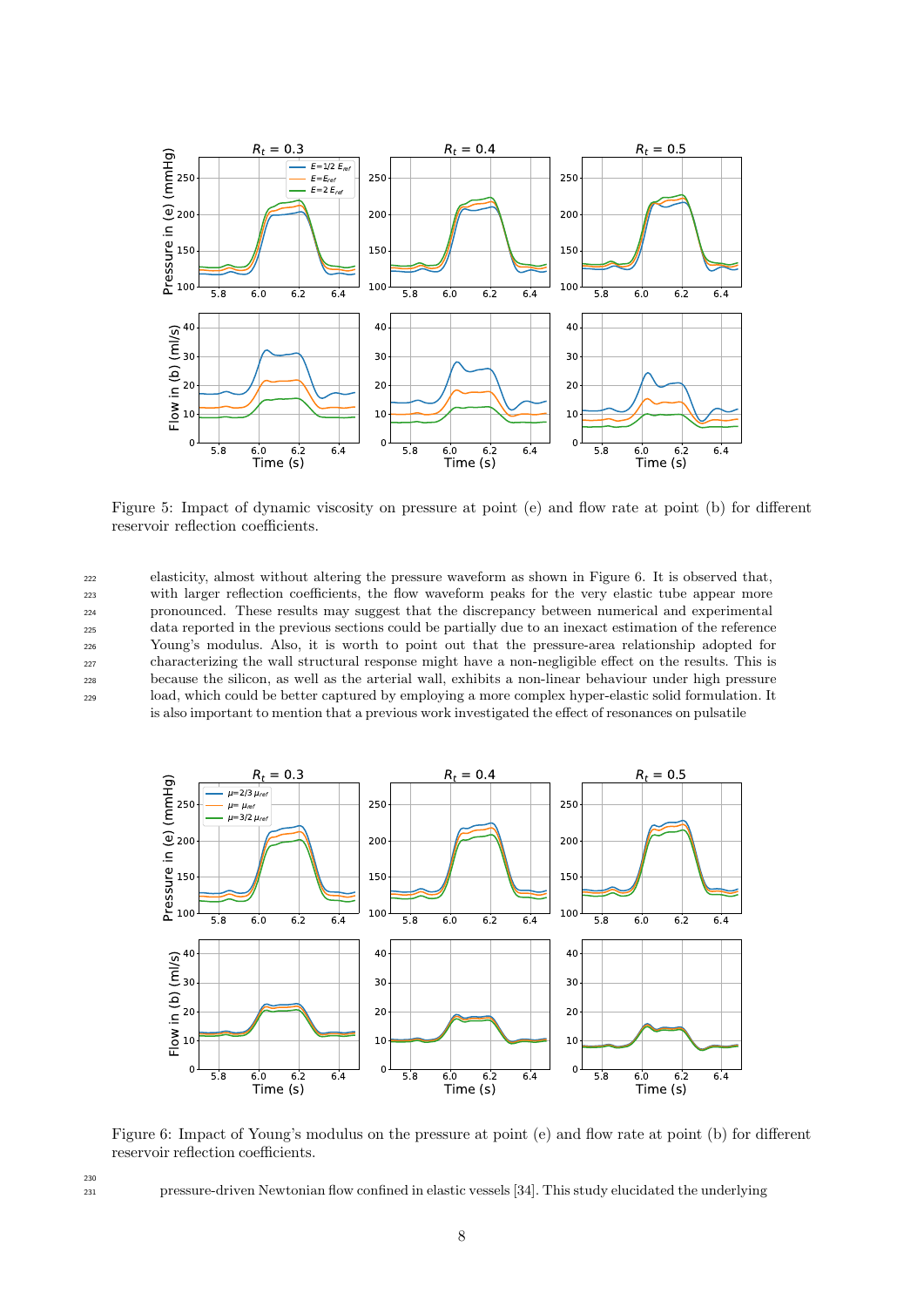232 233 234 235 236 237 238 239 link between resonance frequency and system's parameters (such as fluid viscosity and Young's modulus) and how the variation of the latter may enhance the dynamic permeability. Interestingly, they showed that the resonance frequency cannot exist beyond a certain value of the ratio between the elastic wall frequency and the fluid viscous frequency. According to this analysis, resonance phenomena may not be relevant for the current model's settings. However, this conclusion is limited by the presence of two elements which were not accounted for in [34]: i) the variability of the effective area of the poro-elastic tube along the axial direction, and ii) the non-negligible advective term. We reiterate that further studies are necessary in order to shed the light on these aspects.

# 4 Conclusion

240

241 242 243 244 245  $246$ 247  $246$  $24C$ 250 251 252 253 254 255 256 257 258 259 260 261 262 263 264 265 266 267 268 269 270 271 272 This work attempted to characterize the microcirculation at macroscopic fluid dynamics level by using a systemic circulation model. A porous media-based model introduced in [11] for representing microvascular flow resistance was employed against data obtained from an in vitro experimental set-up. The intrinsic complexity of the experiment associated with backward reflections due to tube compliance and reservoir was dealt with by employing the characteristic variables in the 1D Navier Stokes formulation. The comparison between simulated and in vitro data shows that the reflections play a primary role in the system fluid dynamics. On the other hand, the choice regarding how to model the porosity profile at media entry does not seem to significantly affect the results. The flow rate was preserved throughout the network, imposing a significant increase in fluid velocity within the porous medium. The variable porosity media, with respect to homogenous one, reduces the difference between peak systolic and diastolic pressure. Furthermore, the fluid dynamics occurring through the variable porosity medium is not captured by the theoretical model as well as for the simpler porous configuration. This may be due to the presence of turbulence 3D reflections at the interfaces between different particle layers that are not fully represented by a 1D model. Overall, however, a good agreement between in vitro results and theoretical model demonstrates that the proposed poro-elastic vessel model is valid apart. It is worth reporting that no parameters tuning was applied during the validation process. This reinforces the idea that the present model is capable of representing realistic conditions with a limited number of inputs. Besides the validation, a concise sensitivity analysis was carried out in order to show which elements could be modified if different microcirculatory conditions need to be considered. As expected, fluid viscosity plays a non-negligible role in attenuating the flow. Also, the pressure at the outlet is reduced if a more viscous fluid is employed. The vessel elasticity can significantly affect the average fluid flow whilst the pressure is essentially unaltered. This finding is crucial if the proposed setting is employed for representing larger (in volume) downstream circulations. It is important to mention that the current findings were obtained by employing a Newtonian fluid, and these cannot be considered fully representative of realistic blood flow conditions. The *in-vitro* network, per se, is only partially able to reflect the complex features of microvascular networks. Future studies are therefore necessary for i) investigating the role of non-Newtonian fluid behaviour on the poro-elastic fluidynamic response, ii) identifying the corresponding model parameters and eventual adaptations for representing more realistic microvascular scenarios. Finally, the proposed framework can also be further improved and extended in order to account for various features and phenomena, including network tortuosity, transport of species within the tissues and mechanical compression.

# Aknowledgements

274 275 This work was funded by UKRI GCRF collaborative grant RIG1032-111 between Swansea University and IIT Madras.

# References

273

276

- <sup>277</sup> [1] Adjoua, O., Pitre-Champagnat, S., Lucor, D., 2019. Reduced-order modeling of hemodynamics <sup>278</sup> across macroscopic through mesoscopic circulation scales. International Journal for Numerical <sup>279</sup> Methods in Biomedical Engineering, 35(12), e3274.
- <sup>280</sup> [2] Alastruey, J., Parker, K.H., Peiro, J., Byrd, S.M., Sherwin, S.J., 2007. Modelling the circle of <sup>281</sup> Willis to assess the effects of anatomical variations and occlusions on cerebral flows. Journal of <sup>282</sup> biomechanics, 40(8), 1794-1805.
- <sup>283</sup> [3] Alastruey, J., Khir, A.W., Matthys, K.S., Segers, P., Sherwin, S.J., Verdonck, P. R., Parker, K.H., Peiró, J., 2011. Pulse wave propagation in a model human arterial network: assessment <sup>285</sup> of 1-D visco-elastic simulations against in vitro measurements. Journal of biomechanics, 44(12), <sup>286</sup> 2250-2258.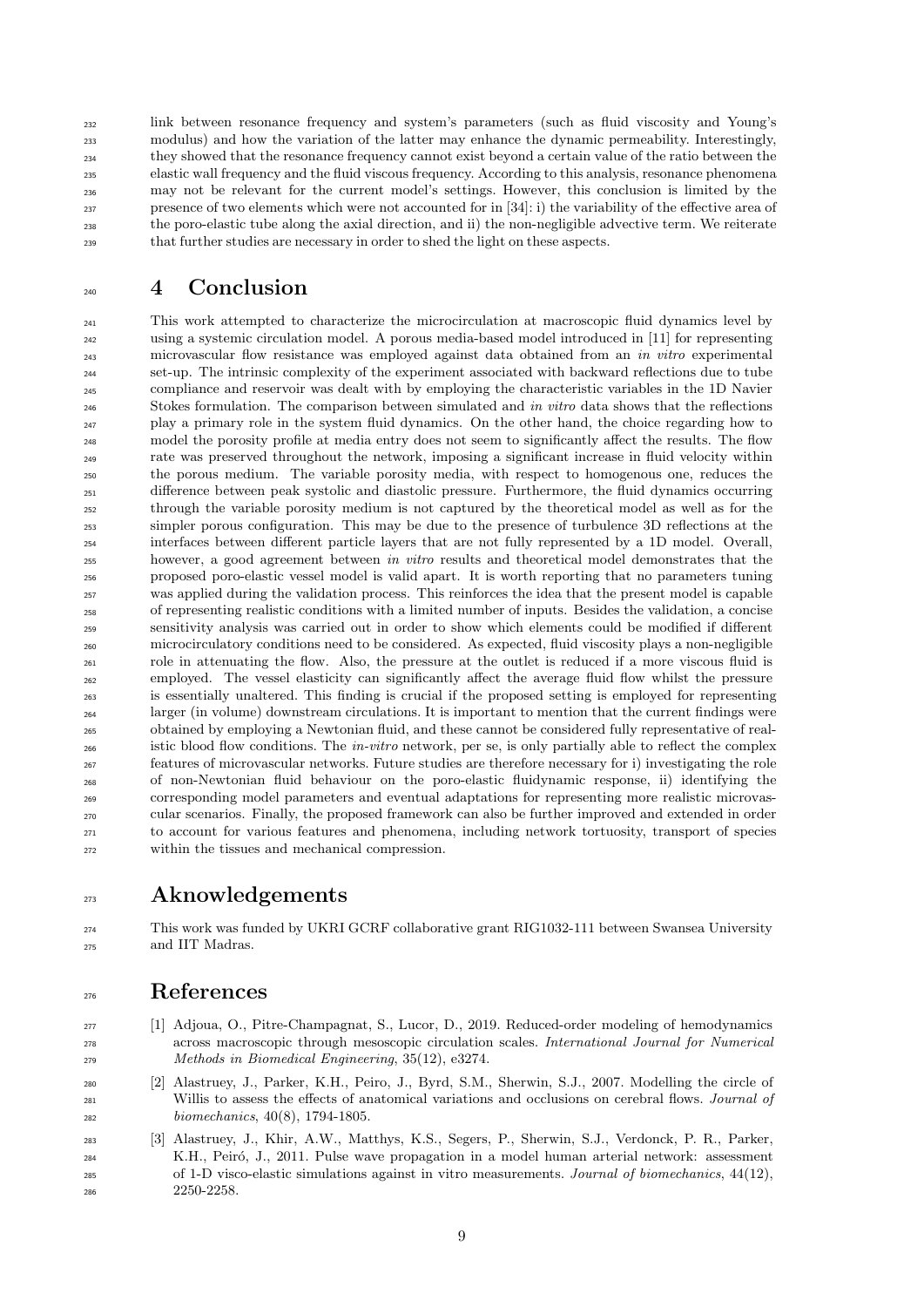- [4] Carson, J., Lewis, M., Rassi, D., van Loon, R., 2019. A data-driven model to study utero-ovarian blood flow physiology during pregnancy. Biomechanics and modeling in mechanobiology 18(4), 1155-1176.
- [5] Carson, J.M., Roobottom, C., Alcock, R., Nithiarasu, P., 2019. Computational instantaneous wave-free ratio (IFR) for patient-specific coronary artery stenoses using 1D network models. International Journal for Numerical Methods in Biomedical Engineering 35(11), e3255.
- [6] Charlton, P.H., Mariscal Harana, J., Vennin, S., Li, Y., Chowienczyk, P., Alastruey, J., 2019. Modeling arterial pulse waves in healthy aging: a database for in silico evaluation of hemody- namics and pulse wave indexes. American Journal of Physiology-Heart and Circulatory Physiology 317(5), H1062-H1085.
- [7] Coccarelli, A., Boileau, E., Parthimos, D., Nithiarasu, P., 2016. An advanced Computational Bioheat Transfer Model for a Human Body with An Embedded Systemic Circulation. Biomech Model Mechanobiol 15(5), 1173-1190.
- [8] Coccarelli, A., Boileau, E., Parthimos, D., Nithiarasu, P., 2017. Modelling accidental hypothermia effects on a human body under different pathophysiological conditions. Med Biol Eng Comput 55, 2155-2167.
- [9] Coccarelli, A., Edwards, D.H., Aggarwal, A., Nithiarasu, P., Parthimos, D., 2018. A multiscale <sup>304</sup> active structural model of the arterial wall accounting for smooth muscle dynamics. *Journal of* the Royal Society Interface 15, 20170732.
- [10] Coccarelli, A., Hasan, H. M., Carson, J., Parthimos, D., Nithiarasu, P., 2018. Influence of ageing on human body blood flow and heat transfer: A detailed computational modelling study. International Journal for Numerical Methods in Biomedical Engineering, e3120.
- [11] Coccarelli, A., Prakash, A., Nithiarasu, P., 2019. A novel porous media-based approach to outflow boundary resistances of 1D arterial blood flow model. Biomech Model Mechanobiol 18, 311 939-951.
- [12] El-Bouri, W.K., Payne, S.J., 2018. Investigating the effects of a penetrating vessel occlusion with a multi-scale microvasculature model of the human cerebral cortex. NeuroImage 172, 94-106.
- [13] Hyde, E.R., Cookson, A.N., Lee, J., et al., 2013. Multi-Scale Parameterisation of a Myocar- dial Perfusion Model Using Whole-Organ Arterial Networks. Annals of Biomedical Engineering 42(4):797-811.
- [14] Matthys, K.S., Alastruey, J., Peir´o, J., Khir, A.W., Segers, P., Verdonck, P., Parker, K.H., Sherwin, S.J., 2007. Pulse wave propagation in a model human arterial network: Assessment of 1-D numerical simulations against in vitro measurements. Journal of biomechanics, 40, 3476-3486.
- [15] Murtada, S-I., Humphrey, J.D., 2018. Regional heterogeneity in the regulation of vasoconstric- tion in arteries and its role in vascular mechanics. In: Fu, B., Wright, N. (Eds.), Molecular, Cellular, and Tissue Engineering of the Vascular System. Springer, pp. 105-128.
- [16] Mynard, J.P., Nithiarasu P., 2008. A 1D arterial blood flow model incorporating ventricular pressure, aortic valve and regional coronary flow using the locally conservative Galerkin (LCG) method. Communications in Numerical Methods in Engineering, 24, 367-417.
- [17] Olufsen, M.S., Peskin, C.S., Kim, W.Y., Pedersen, E.M., Nadim, A., Larsen, J., 2000. Numerical Simulation and Experimental Validation of Blood Flow in Arteries with Structured-Tree Outflow Conditions. Annals of Biomedical Engineering, 28, 1281-1299.
- [18] Pirola S., Guo B., Menichini C., Saitta S., Fu W., Dong Z., Xu X.Y., 2019. 4D flow MRI-based 330 computational analysis of blood flow in patient-specific aortic dissection. IEEE Transactions on Biomedical Engineering 66, 3411-3419.
- [19] Possenti, L., Giustina Casagrande, G., Di Gregorio, S., Zunino, P., Costantino, M.L., 2019. Numerical simulations of the microvascular fluid balance with a non-linear model of the lymphatic system. Microvascular Research 122, 101-110.
- [20] Rosenberry, R., Nelson, M. D., 2019. Reactive hyperemia: a review of methods, mechanisms, and considerations. American Journal of Physiology-Regulatory, Integrative and Comparative Physi-ology, R605-R618.
- [21] Rotman, O.M., Zaretsky, U., Shitzer, A., Einav, S., 2017. Pressure drop and arterial compliance-Two arterial parameters in one measurement. Journal of biomechanics, 50, 130-137.
- [22] Sazonov, I., Khir, A. W., Hacham, W. S., Boileau, E., Carson, J., van Loon, R., Ferguson, C., Nithiarasu, P., 2017. A novel method for non-invasively detecting the severity and location of aortic aneurysms. Biomechanics and modeling in mechanobiology 16(4), 1225-1242.
- [23] Schmid, F., Tsai, P.S., Kleinfeld, D., Jenny, P., Weber, B., 2017. Depth-dependent flow and pressure characteristics in cortical microvascular networks. PLos Comput Biol 13(2), e1005392.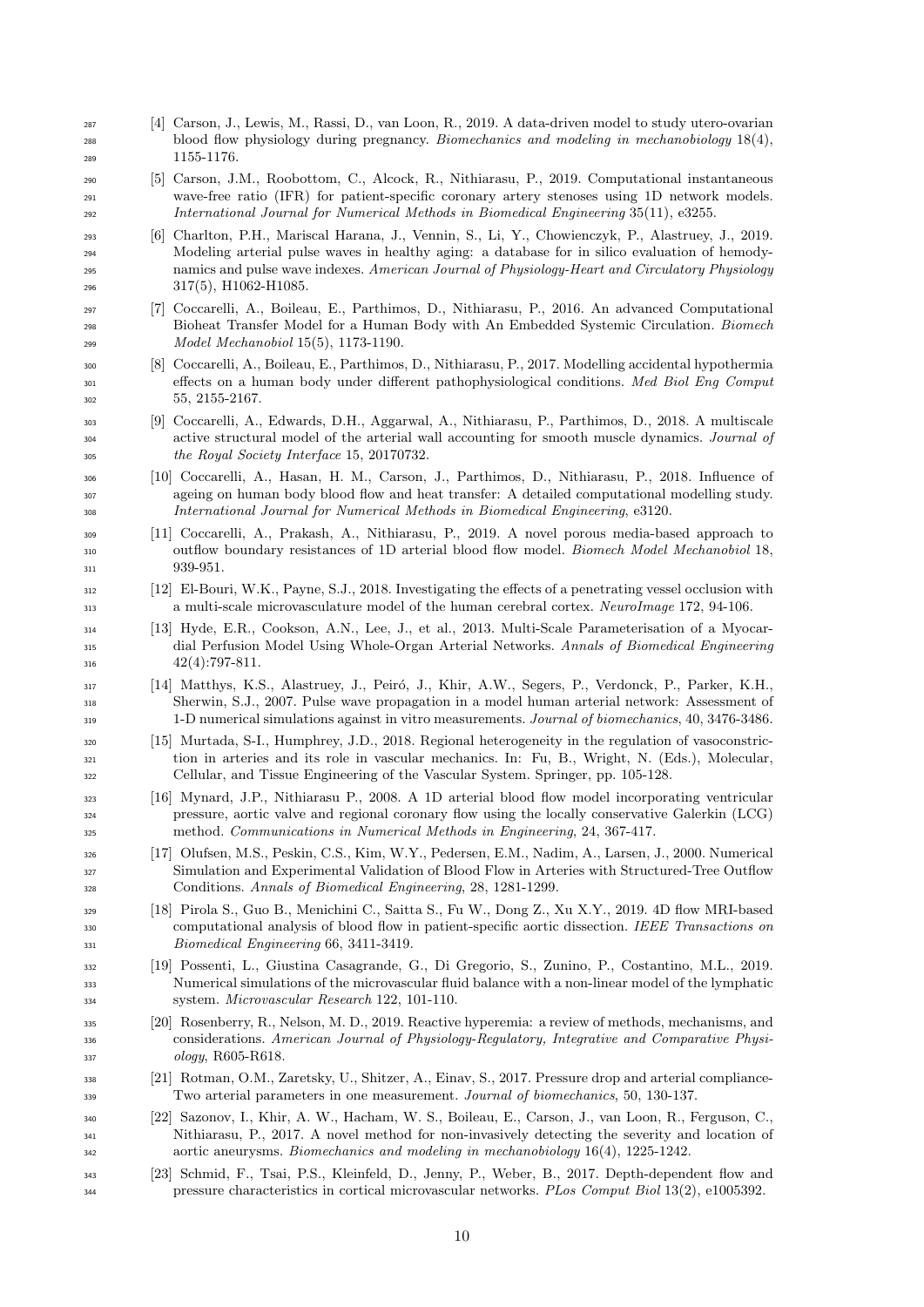- [24] Segers, P., Dubois, F., De Wachter, D., Verdonck, P., 1998. Role and Relevancy of a Cardiovas-cular Simulator. Cardiovascular Engineering 3(1), 48-56.
- [25] Segers, P., Verdonck, P., 2000. Role of tapering in aortic wave reflection: hydraulic and mathematical model study. Journal of Biomechanics 33, 209-306.
- [26] Thomas, C.G., Nithiarasu, P., Bevan, R.L.T., 2008. The locally conservative Galerkin (LCG) method for solving the incompressible Navier-Stokes equations. International Journal of Numer-ical Methods in Fluids 57, 1771-1792.
- [27] Thomas, C.G., Nithiarasu, P., 2008. An element-wise, locally conservative Galerkin (LCG) 353 method for solving diffusion and convection-diffusion problems. International Journal of Numer-ical Methods in Engineering 73, 642-664.
- [28] Xiao, N., Alastruey, J., Figueroa, C.A., 2014. A systematic comparison between 1-D and 3- D hemodynamics in compliant arterial models. International Journal for Numerical Methods in Biomedical Engineering 30(2), 204-231.
- [29] Iasiello, M., Vafai, K., Andreozzi, A., Bianco, N., Tavakkoli, F., 2015. Effects of external and internal hyperthermia on LDL transport and accumulation within an arterial wall in the presence of a stenosis. Annals of biomedical engineering, 43(7), 1585-1599.
- [30] Rattanadecho, P., Keangin, P, 2013. Numerical study of heat transfer and blood flow in two- layered porous liver tissue during microwave ablation process using single and double slot antenna. International Journal of Heat and Mass Transfer, 58(1-2), 457-470.
- [31] Støverud, K. H., Darcis, M., Helmig, R., Hassanizadeh, S. M., 2012. Modeling concentration dis- tribution and deformation during convection-enhanced drug delivery into brain tissue. Transport in porous media, 92(1), 119-143.
- [32] Andreozzi, A., Iasiello, M., Netti, P. A., 2019. A thermoporoelastic model for fluid transport in tumour tissues. Journal of the Royal Society Interface, 16(154), 20190030.
- [33] Willemet, M., Alastruey, J., 2015. Arterial Pressure and Flow Wave Analysis Using Time-Domain 1-D Hemodynamics. Annals of Biomedical Engineering, 43(1), 190-206.
- 371 [34] Aimee M. Torres Rojas, I. Pagonabarraga, and E. Corvera Poiré, 2017. Resonances of Newtonian fluids in elastomeric microtubes. Physics of Fluids 29, 122003.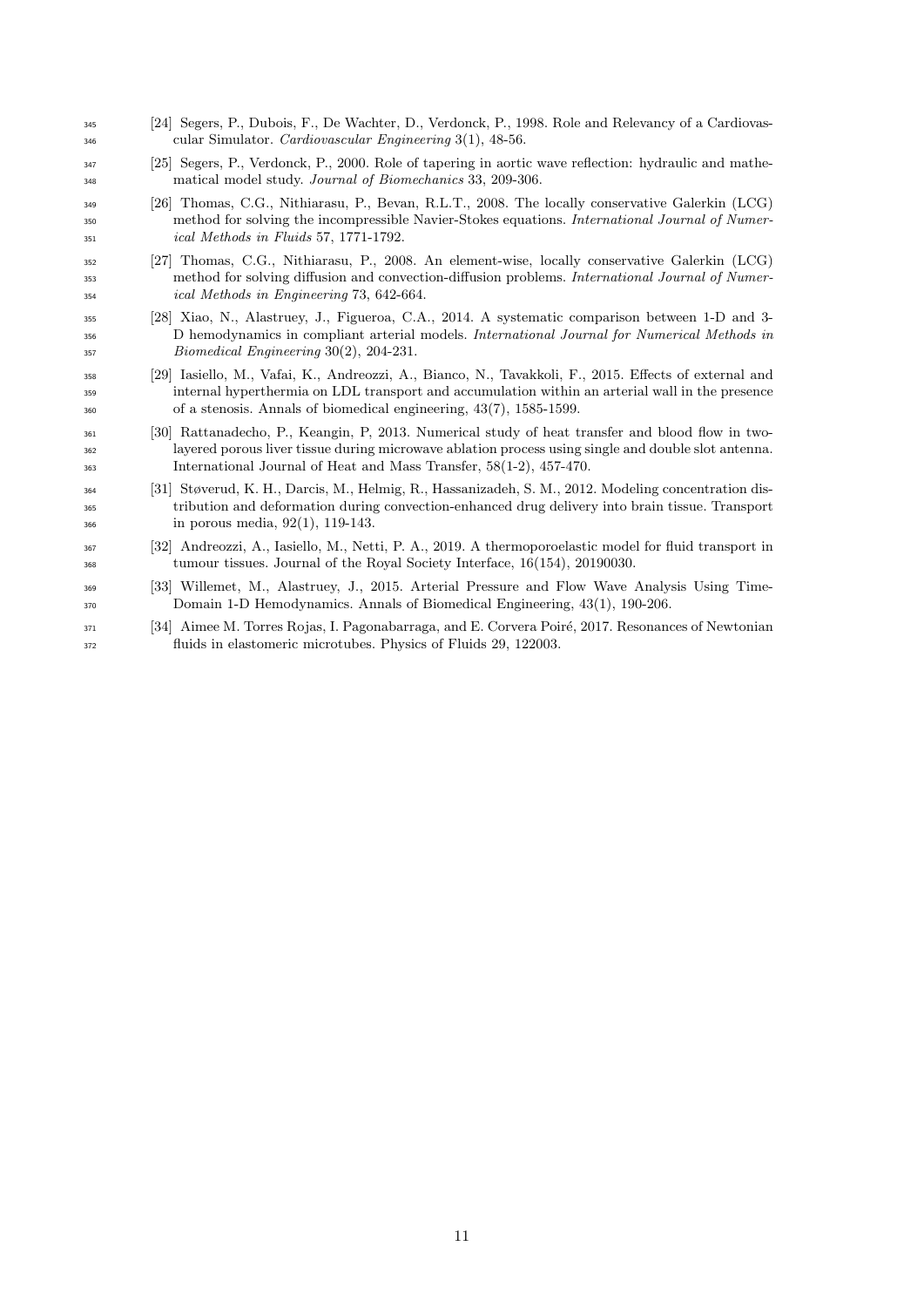# 373 Appendix

### <sup>374</sup> A1: Relative error calculation

<sup>375</sup> To assess the accuracy of the simulated pressure and flow, the following time-dependent relative <sup>376</sup> errors are calculated at the monitoring nodes

$$
\chi_P = \frac{1}{N} \sum_{i=1}^{N} \sqrt{\left(\frac{P_i^{exp} - P_i}{P_i^{exp}}\right)^2} \quad \text{and} \quad \chi_Q = \frac{1}{N} \sum_{i=1}^{N} \frac{\sqrt{(Q_i^{exp} - Q_i)^2}}{\max(Q^{exp})},\tag{8}
$$

 $377$  in which N is the total number of samples in one cardiac cycle, the subscript i indicates the sam- $\frac{378}{278}$  pling point, the superscript *exp* indicates experimental data and the operator max(·) indicates the <sup>379</sup> maximum value of the sample. The mean value relative errors are calculated via

$$
\chi_{\bar{P}} = \frac{\sqrt{\left(\text{mean}(P^{exp}) - \text{mean}(P)\right)^2}}{\text{mean}(P^{exp})} \quad \text{and} \quad \chi_{\bar{Q}} = \frac{\sqrt{\left(\text{mean}(Q^{exp}) - \text{mean}(Q)\right)^2}}{\text{mean}(Q^{exp})},\tag{9}
$$

380 where  $mean(\cdot)$  indicates the mean value of the sample.

#### 381 A2: Pressure signal decomposition

382 383 384 385 386 387 388 Here the pressure signal corresponding to the case reported in Section 3.1 is considered. The pressure signal in time P recorded at point (e) is decomposed in forward and backward components,  $P_f$  and  $P_b$ respectively, by following the methodology reported in [33]. Figure 7 shows how these components vary in time for  $R_t=0.3$ , 0.4 and 0.5 and porosity profiles  $\epsilon_1$  and  $\epsilon_2$ . From this comparison it is clear that increasing the reflection coefficient  $R_T$  leads to a significant increment in the backward pressure component, whilst the forward pressure component is slightly attenuated. This means that, for higher  $R_t$ , the increment in pressure signal magnitude is caused by the increasing backward pressure component.



Figure 7: Decomposition of pressure signal recorded at point (e) in forward and backward components. 389

## <sup>390</sup> A3: Flow variables in the variable porosity system